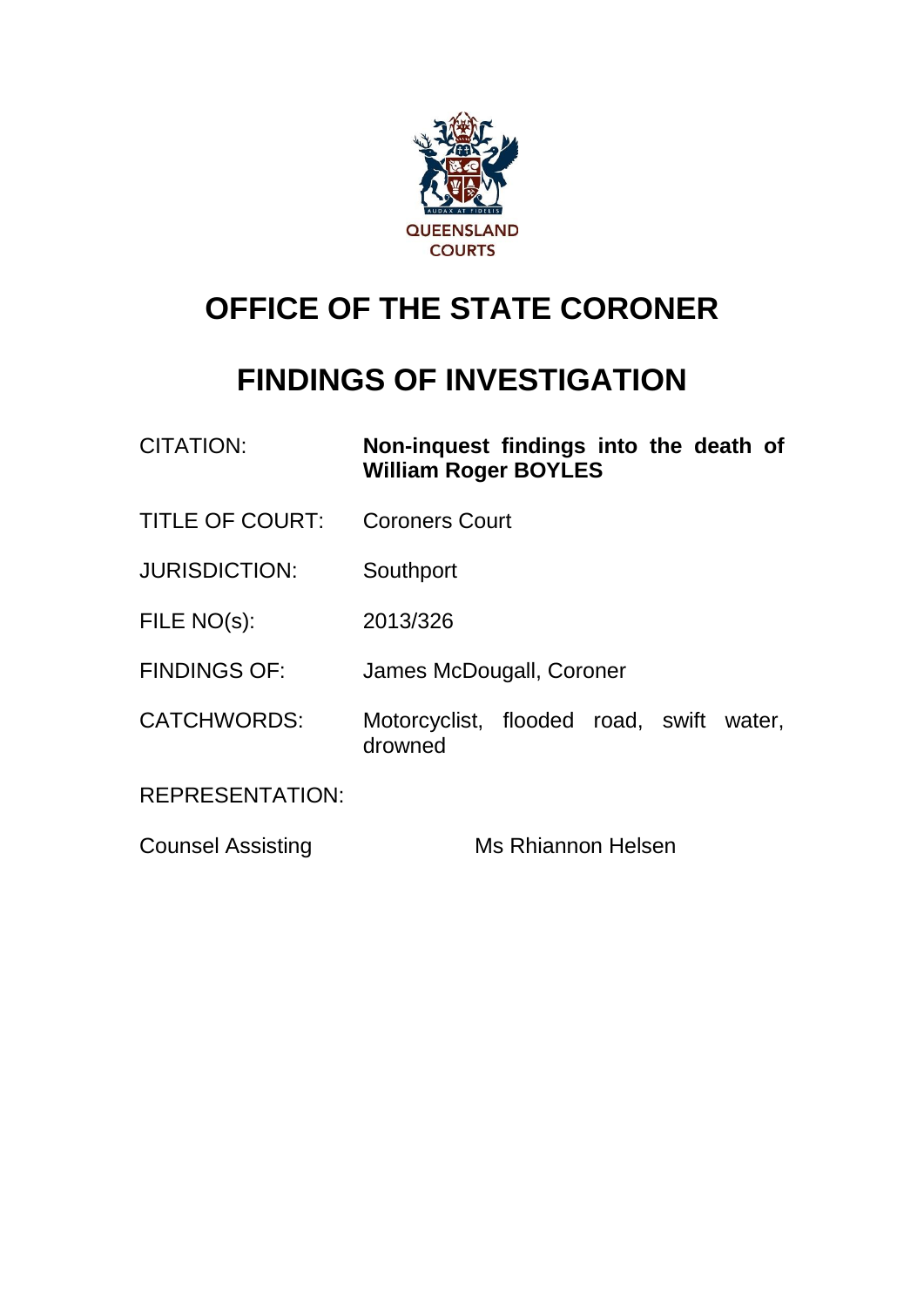William Boyles was 65 years of age at the time of his death.

For a number of days prior to Mr Boyles' death on 27 January 2013, Queensland experienced some extreme weather conditions, which involved the flooding of many major roads, particularly in the Greenbank area. Members of the Greenbank Rural Fire Brigade were on standby due to the severe weather conditions.

At around 8:30pm on 27 January 2013, a member of the public advised firefighters from the Greenbank Rural Fire Brigade that Spring Mountain Drive at Greenbank was becoming flooded and a lot of vehicles were still driving through the water. Accordingly, First Officer, Fabian Stangherlin, Crew Leader, Andra Lovett, and Fire Fighter, Graham Randall, attended the intersection of Spring Mountain Drive and New Beith Road, which is upstream from Goodna Road. As they approached the intersection, it was observed that the water covered approximately 150 metres of the road and was at a depth of 500mm. There were a number of vehicles stopped on the western side of Spring Mountain Drive. First Officer Stangherlin instructed his crew to close the road to prevent any vehicles from crossing. He also contacted Fire Communications and requested Logan City Council to attend and erect road closure signs. Members of the Logan Council also attended to assist.

Whilst assisting a member of the public to travel home safely, Officer Lovett observed that the Edwards Bridge on Goodna Road was flooded. There was approximately 700mm of water over the road. He was instructed by First Officer Stangherlin to close the road and remain in attendance, which he did. At around 11:00pm, the driver of a semi-trailer which had travelled through the flood waters advised Officer Lovett that there was a motorcyclist who was stranded in the flood waters. He subsequently travelled to Edwards Bridge. From the water's edge he observed what appeared to be a person holding onto a motorcycle, which was completely under water. Using 30 metres of flat fire hose tied to the front of the bulbar of the fire truck, two civilians waded into the water to attempt to throw the hose to the stranded motorcyclist. During this time, further assistance was requested by Officer Lovett.

Video of the attempted rescue shows the flood waters to be at least 700mm high and flowing incredibly fast. The conditions were extremely dangerous and obviously not suitable to cross. Although the rope was thrown to the motorcyclist, he was unable to keep a hold of it and was washed downstream and out of sight.

Due to the severe weather conditions, communications between the firefighters were hampered. Through the broken messages received, First Officer Stangherlin believed that Officer Lovett required assistance. As such, they travelled to Edwards Bridge, Goodna Road, under lights and sirens. Upon arrival, it was observed that Edwards Bridge had been restricted to one lane due to road works. There was at least 400mm of water on the road, which seemed to be flowing very fast. After speaking to Officer Lovett, First Officer Stangherlin contacted Fire Communications and requested Swift Water Rescue and a Rescue Helicopter. He was advised by Fire Communications that the helicopter was unable to attend due to the weather conditions. Attempts to locate the motorcyclist were subsequently made using the spotlight on the fire trucks, however, these were unsuccessful due to the raging water and darkness. First Officer Stangherlin instructed his crew not to enter the water due to concern for their safety, as they were not trained in swift water rescue and the water current was very fast. Urban fire crews from West Logan were called to assist. Attempts were then made to locate the motorcyclist using a thermal imaging camera, however these were unsuccessful.